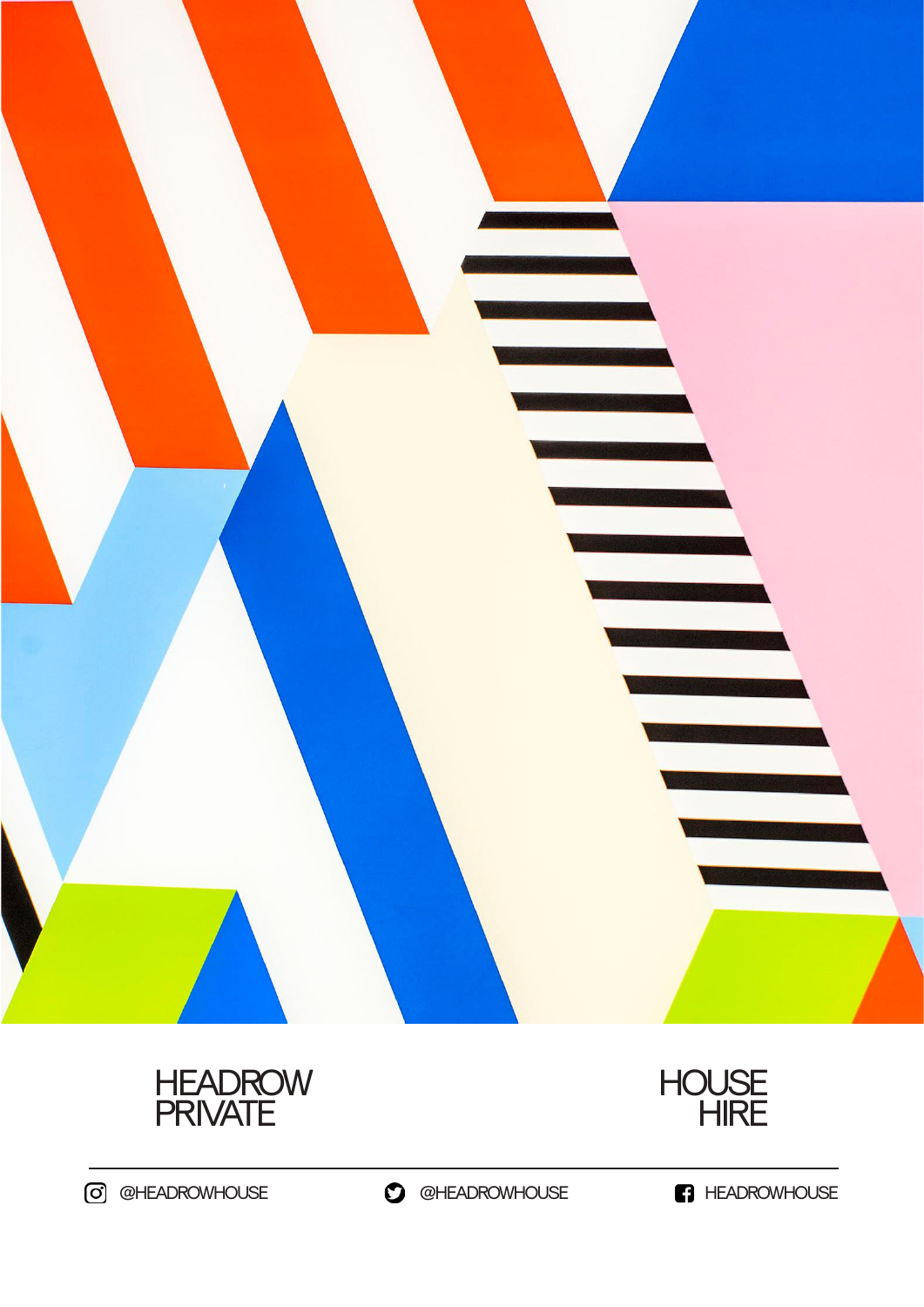

# HEADROW HOUSE

Built in the early 1900s, Headrow House is a former textile mill located in one of Leeds' historic yards in the heart of the vibrant city centre.

After 10 years of neglect, the site which was originally known as Lower Headrow House has been transformed into a multi-use arts, food, drink and events space, sprawling over four floors.

**O** @HEADROWHOUSE **@HEADROWHOUSE 1 EADROWHOUSE** 

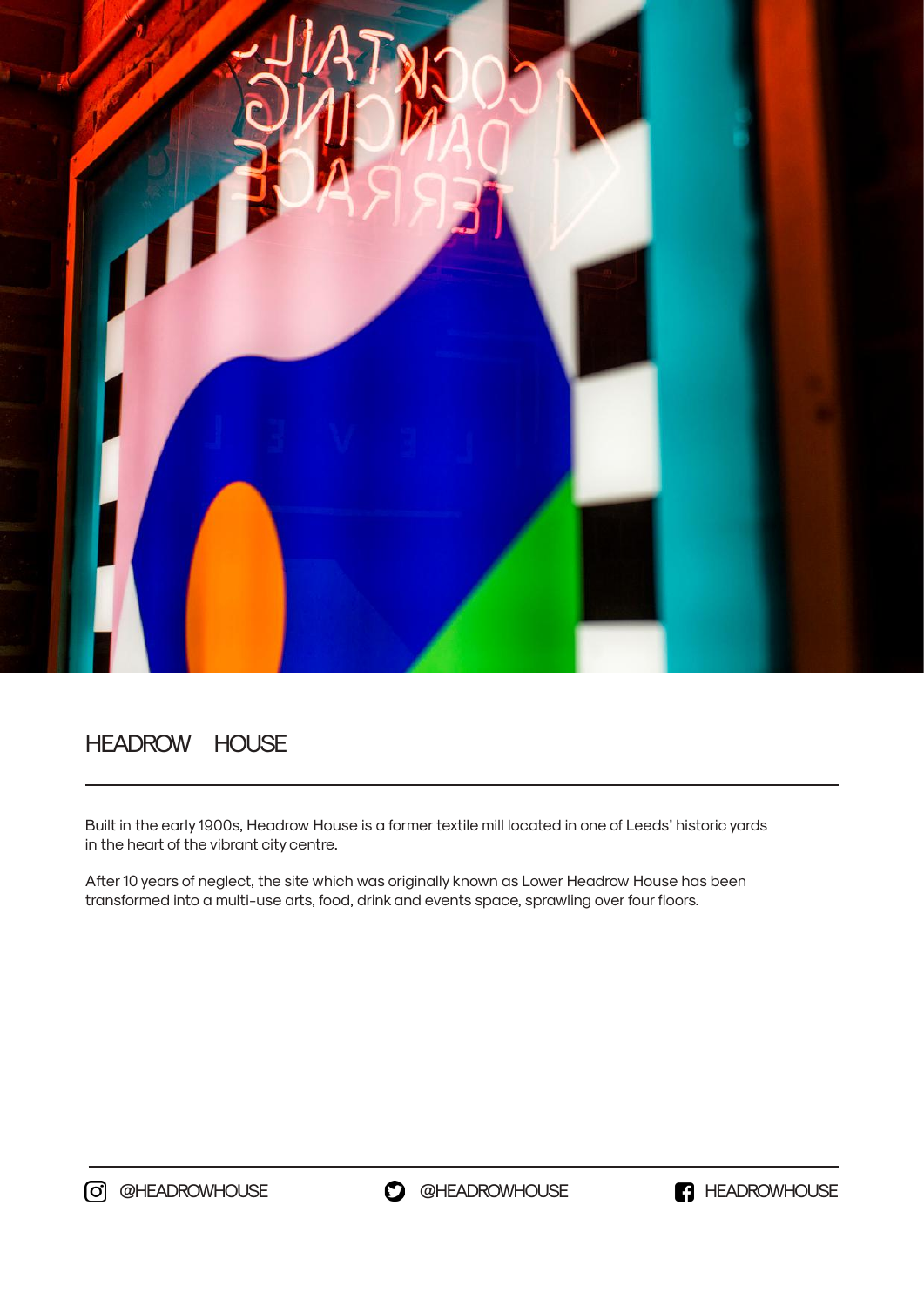

# LEVEL 01 EVENT SPACE

Our fully-accessible first-floor event space is available for exclusive hire for private parties, business events and other special occasions.

Complete with its own bar, serving a selection of craft ales, wines and spirits, the space is also fitted with a professional lighting & PA system and 60" TV Screen.

Costs for the Event Space can vary depending on the date, but we typically look for a minimum food and drink spend of between £1,000 - £3,000.

Full and half day hire rates can also be discussed.

#### **Capacity** Standing 200

Seated 80

### **Technical Specifications**

60" TV screen (available on request) Fully air-conditioned Lighting system\* PA system\* Dressing room (available on request) Lift access

\*please note there is an additional staffing charge for the use of these facilities.

**O** @HEADROWHOUSE **@HEADROWHOUSE PO** @HEADROWHOUSE

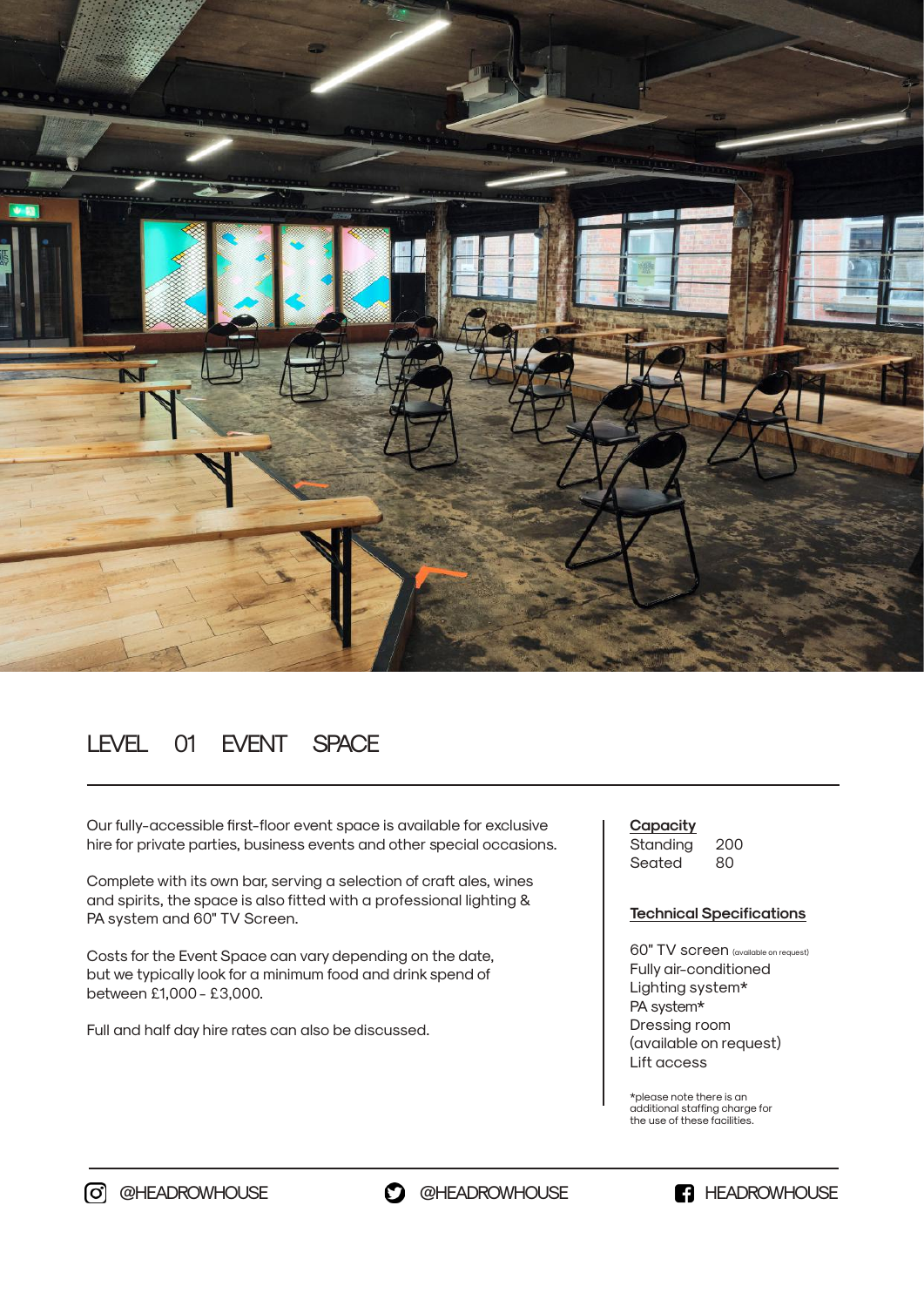

## Level 02 Redondo Beach Bar

Our bright, spacious Redondo Beach Bar provides a tasteful backdrop for product launches, business meetings, work socials and more.

The space consists of fixed seating and a feature bar, serving a selection of draught beers, wines and cocktails.

Minimum spend for exclusive hire of the Redondo Beach Bar starts at £1,000 dependent on the day of the week and time of year\*

\*please note, this space is not available to hire Fri – Sun.

### **Capacity** Standina 120 Seated 50

### **Technical Specifications**

PA system Fully air-conditioned Flat Screen TV with HDMI connection (available on request)

**O** @HEADROWHOUSE **D** @HEADROWHOUSE **P** HEADROWHOUSE

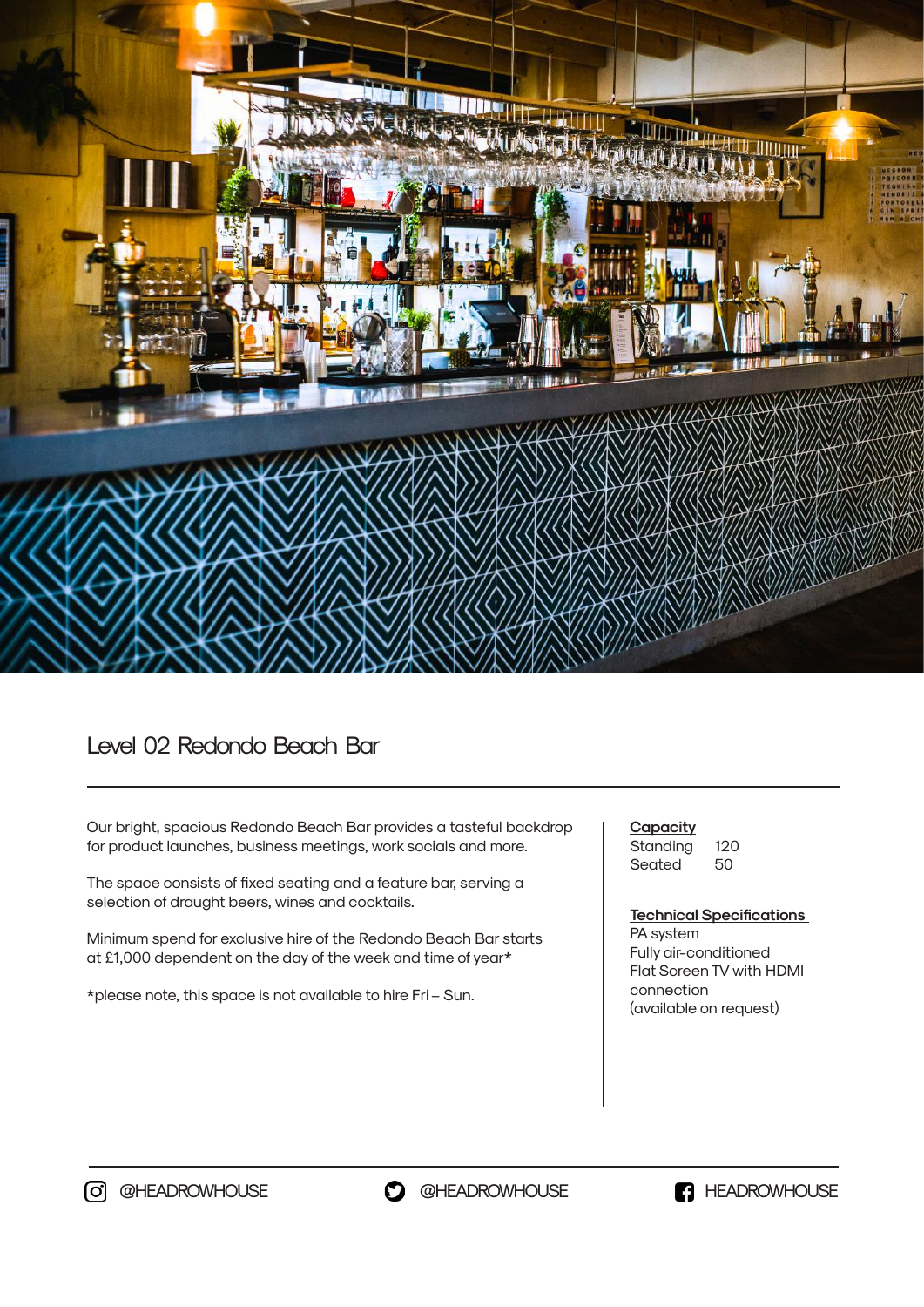

## Level 03 Kennedy Meadows

With heated booths and city skyline views, our Kennedy Meadows roof terrace is the perfect setting for special occasions and Summer BBQs.

The space is available for exclusive hire alongside the connecting Redondo Beach Bar or Event Space in case of bad weather\*.

Minimum food and drink spend starting from £2,000.

\*please note, there is no lift access available for this space. Hire available Mon – Thu only.

**Capacity** Standing 150

**Technical Specifications**  N/A

**O** @HEADROWHOUSE **@HEADROWHOUSE PO** @HEADROWHOUSE